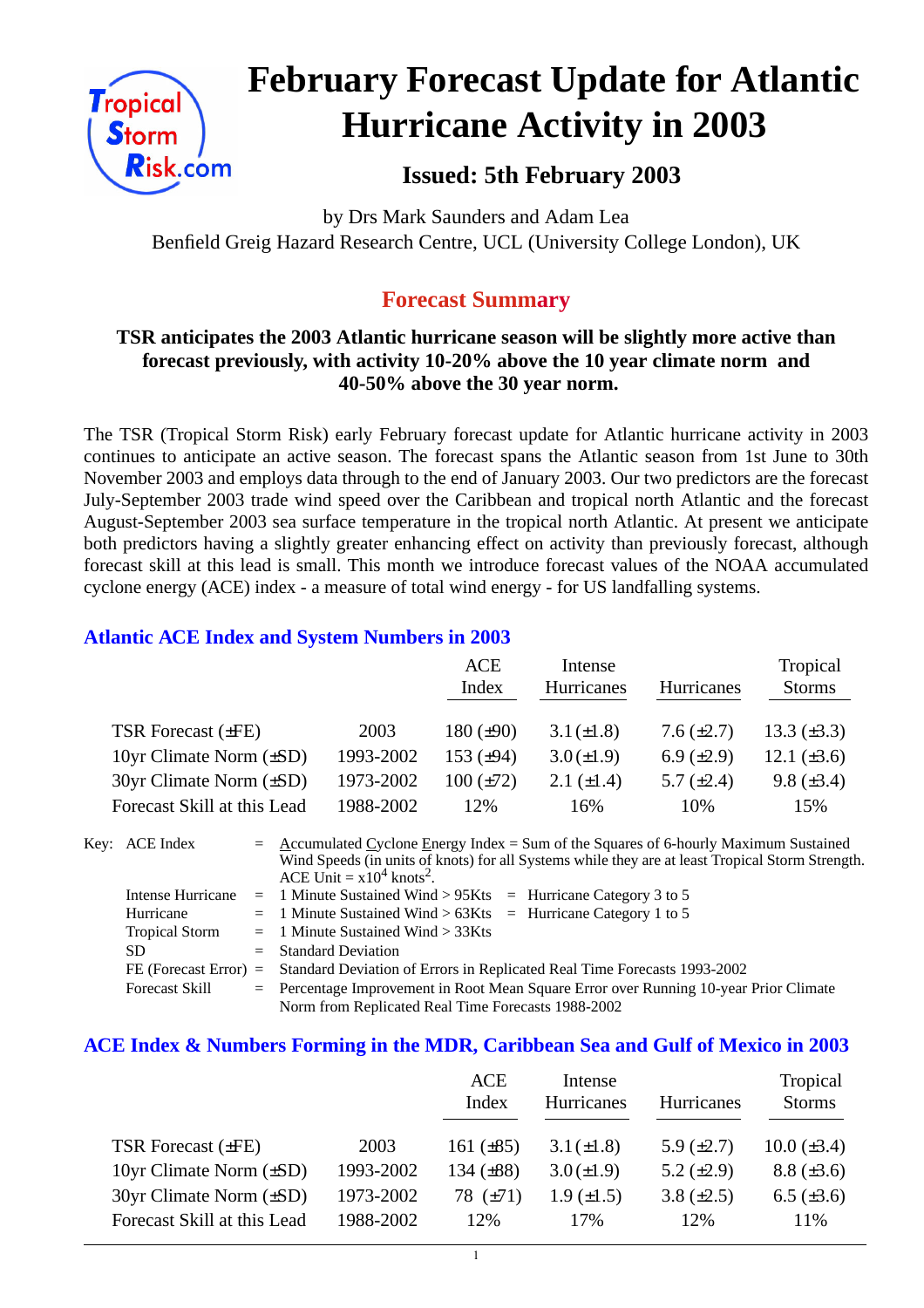The Atlantic hurricane Main Development Region (MDR) is the region  $10^{\circ}N - 20^{\circ}N$ ,  $20^{\circ}W - 60^{\circ}W$ between the Cape Verde Islands and the Caribbean. A storm is defined as having formed within this region if it reached at least tropical depression status while in the area.

#### **USA Landfalling ACE Index and Numbers in 2003**

|                             |           | ACE             | Tropical          |                 |
|-----------------------------|-----------|-----------------|-------------------|-----------------|
|                             |           | Index           | Hurricanes        | <b>Storms</b>   |
| TSR Forecast $(\pm FE)$     | 2003      | 5.2 $(\pm 4.6)$ | $1.8 (\pm 1.1)$   | 3.9 $(\pm 1.9)$ |
| Average $(\pm SD)$          | 1993-2002 | 4.5 $(\pm 4.7)$ | $1.2 \ (\pm 1.2)$ | 3.8 $(\pm 2.1)$ |
| Average $(\pm SD)$          | 1973-2002 | $2.6 (\pm 3.4)$ | $1.2 \ (\pm 1.3)$ | $2.8 (\pm 2.0)$ |
| Forecast Skill at this Lead | 1988-2002 | 7%              | 2%                | 11%             |
|                             |           |                 |                   |                 |

| Key: ACE Index           | $=$ Accumulated Cyclone Energy Index $=$ Sum of the Squares of hourly Maximum     |
|--------------------------|-----------------------------------------------------------------------------------|
|                          | Sustained Wind Speeds (in units of knots) for all Systems while they are at least |
|                          | Tropical Storm Strength and over the USA Mainland (reduced by a factor of 6).     |
|                          | ACE Unit = $x10^4$ knots <sup>2</sup> .                                           |
| Landfall Strike Category | $=$ Maximum 1 Minute Sustained Wind of Storm Coming Within 30km of Land           |
| USA Mainland             | $=$ Brownsville (Texas) to Maine                                                  |

USA landfalling intense hurricanes are not forecast since we have no skill at any lead.

#### **Caribbean Lesser Antilles Landfalling Numbers in 2003**

|                                          | Intense           |                   | Tropical          |
|------------------------------------------|-------------------|-------------------|-------------------|
|                                          | Hurricanes        | <b>Hurricanes</b> | <b>Storms</b>     |
|                                          |                   |                   |                   |
|                                          |                   |                   | $1.8 (\pm 1.0)$   |
| 10yr Climate Norm $(\pm SD)$ 1993-2002   | $0.3 \ (\pm 0.5)$ | $0.7 (\pm 0.8)$   | $1.5 \ (\pm 1.0)$ |
| $30yr$ Climate Norm $(\pm SD)$ 1973-2002 | $0.2 \ (\pm 0.4)$ | $0.4 \ (\pm 0.6)$ | $1.1 (\pm 1.0)$   |
| Forecast Skill at this Lead 1988-2002    | 1%                | 8%                | 2%                |
|                                          | 2003              | $0.4~(\pm 0.4)$   | $0.8 (\pm 0.8)$   |

Key: Landfall Strike Category = Maximum 1 Minute Sustained Wind of Storm Coming Within 30km of Land Lesser Antilles  $=$  Island Arc from Anguilla to Trinidad Inclusive

#### **Key Predictors for 2003**

The key factors behind our forecast for an above-average hurricane season in 2003 are the anticipated enhancing effects of July-September forecast 925mb U(east/west)-winds over the Caribbean Sea and tropical north Atlantic region  $(7.5^{\circ}N - 17.5^{\circ}N, 30^{\circ}W - 100^{\circ}W)$ , and of August-September forecast sea surface temperature for the Atlantic MDR ( $10^{\circ}N - 20^{\circ}N$ ,  $20^{\circ}W - 60^{\circ}W$ ). The current forecast anomalies (1973-2002 climatology) for these predictors are  $0.67\pm0.79$  ms<sup>-1</sup> (up from  $0.42\pm0.81$  ms<sup>-1</sup>) and 0.19 $\pm$ 0.25 <sup>o</sup>C (up from 0.14 $\pm$ 0.25 <sup>o</sup>C) respectively. The corresponding forecast skills for these predictors at this lead are 17% and 14%.

#### **Further Information**

Further information on the TSR forecast methodology, the TSR simulated real-time forecast skill 1987- 2001 as a function of lead time, and on TSR in general, may be obtained from the 'Extended Range Forecast for Atlantic Hurricane Activity in 2002' document issued on the 23rd November 2001. Our next monthly forecast update for the 2003 Atlantic hurricane season will be issued on the 6th March 2003.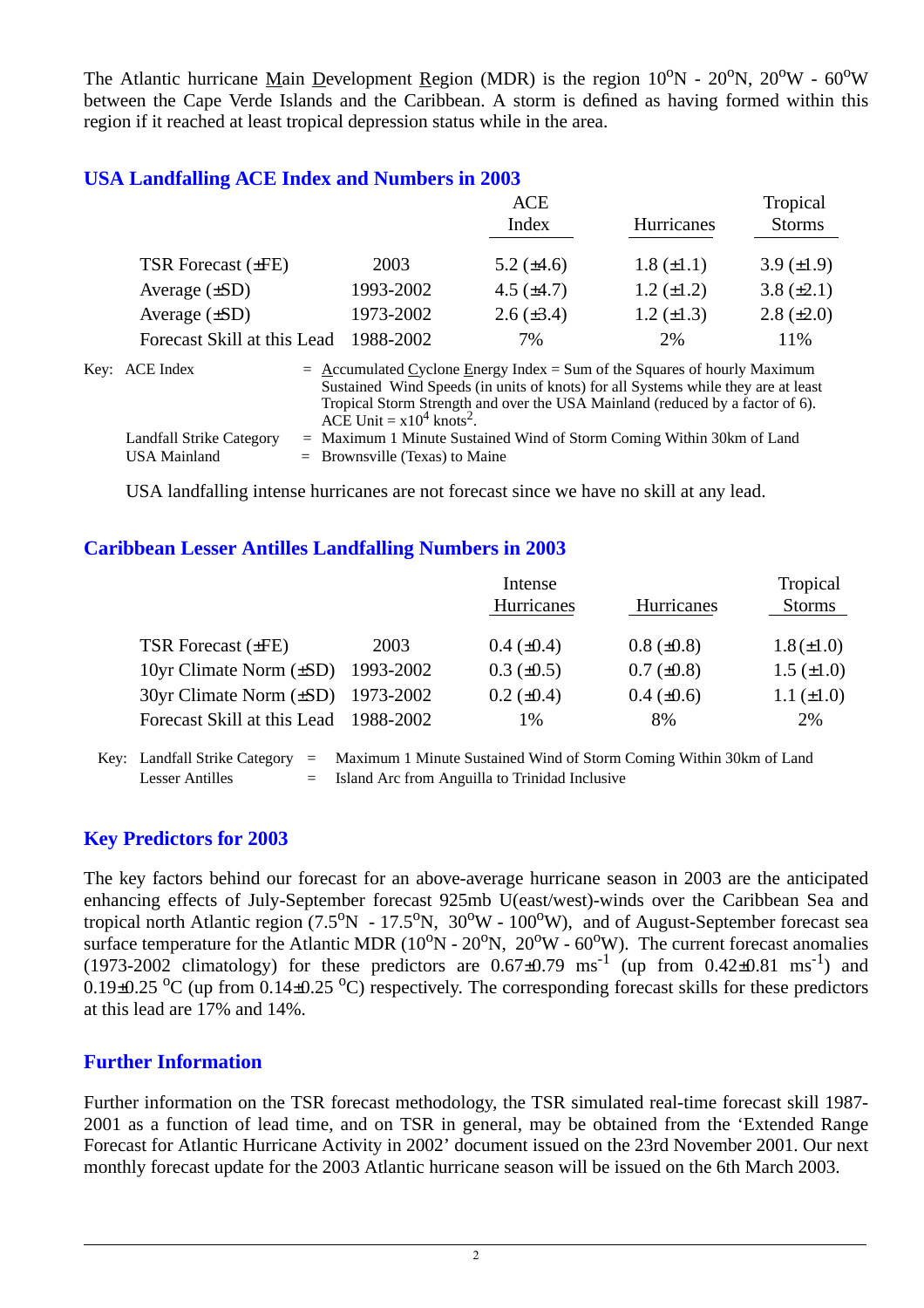# **Appendix - Predictions from Previous Months**

| <b>Atlantic ACE Index and System Numbers 2003</b> |             |                     |                                    |                    |                              |  |
|---------------------------------------------------|-------------|---------------------|------------------------------------|--------------------|------------------------------|--|
|                                                   |             | <b>ACE</b><br>Index | Named<br>Tropical<br><b>Storms</b> | <b>Hurricanes</b>  | Intense<br><b>Hurricanes</b> |  |
| Average Number $(\pm SD)$ (1993-2002)             |             | 153 $(\pm 94)$      | 12.1 $(\pm 3.6)$                   | 6.9 $(\pm 2.9)$    | $3.0 \ (\pm 1.9)$            |  |
| Average Number $(\pm SD)$ (1973-2002)             |             | $100 (\pm 72)$      | $9.8 \ (\pm 3.4)$                  | 5.7 $(\pm 2.4)$    | $2.1 (\pm 1.4)$              |  |
|                                                   | 5 Feb 2003  | 180 $(\pm 90)$      | 13.3 $(\pm 3.3)$                   | $7.6 \, (\pm 2.7)$ | 3.1 $(\pm 1.8)$              |  |
| <b>TSR Forecasts (±FE)</b>                        | 7 Jan 2003  | 156 $(\pm 90)$      | $12.3 \ (\pm 3.4)$                 | 6.9 $(\pm 2.8)$    | $2.7 (\pm 1.8)$              |  |
|                                                   | 16 Dec 2002 |                     | $12.4 (\pm 3.5)$                   | $7.0 (\pm 2.8)$    | $2.8 (\pm 1.8)$              |  |
| <b>Gray Forecast</b>                              | 6 Dec 2002  |                     | 12                                 | 8                  | 3                            |  |

## **1. Atlantic ACE Index and System Numbers**

## **2. MDR, Caribbean Sea and Gulf of Mexico ACE Index and Numbers**

| <b>MDR, Caribbean Sea and Gulf of Mexico ACE Index and Numbers 2003</b> |             |                     |                                    |                 |                       |  |  |
|-------------------------------------------------------------------------|-------------|---------------------|------------------------------------|-----------------|-----------------------|--|--|
|                                                                         |             | <b>ACE</b><br>Index | Named<br>Tropical<br><b>Storms</b> | Hurricanes      | Intense<br>Hurricanes |  |  |
| Average Number $(\pm SD)$ (1993-2002)                                   |             | 134 $(\pm 88)$      | $8.8 (\pm 3.6)$                    | 5.2 $(\pm 2.9)$ | $3.0 \ (\pm 1.9)$     |  |  |
| Average Number $(\pm SD)$ (1973-2002)                                   |             | 78 $(\pm 71)$       | $6.5 (\pm 3.6)$                    | $3.8 (\pm 2.5)$ | $1.9 \ (\pm 1.5)$     |  |  |
|                                                                         | 5 Feb 2003  | 161 $(\pm 85)$      | $10.0 (\pm 3.4)$                   | 5.9 $(\pm 2.7)$ | 3.1 $(\pm 1.8)$       |  |  |
| <b>TSR Forecasts (±FE)</b>                                              | 7 Jan 2003  | $136 (\pm 85)$      | $9.0 \ (\pm 3.5)$                  | 5.2 $(\pm 2.7)$ | $2.7 (\pm 1.8)$       |  |  |
|                                                                         | 16 Dec 2002 |                     | $9.2 (\pm 3.5)$                    | 5.3 $(\pm 2.7)$ | $3.0 (\pm 1.7)$       |  |  |

### **3. US Landfalling ACE Index and Numbers**

| <b>US Landfalling ACE Index and Numbers 2003</b> |                     |                                    |                   |                 |  |  |  |
|--------------------------------------------------|---------------------|------------------------------------|-------------------|-----------------|--|--|--|
|                                                  | <b>ACE</b><br>Index | Named<br>Tropical<br><b>Storms</b> | Hurricanes        |                 |  |  |  |
| Average Number (±SD) (1993-2002)                 |                     | $4.5 \ (\pm 4.6)$                  | $3.8 (\pm 2.1)$   | $1.2 (\pm 1.2)$ |  |  |  |
| Average Number $(\pm SD)$ (1973-2002)            |                     | $2.6 (\pm 3.4)$                    | $2.8 \ (\pm 2.0)$ | 1.2 $(\pm 1.3)$ |  |  |  |
|                                                  | 5 Feb 2003          | $5.2 \ (\pm 4.6)$                  | $3.9 \ (\pm 1.9)$ | $1.8 (\pm 1.1)$ |  |  |  |
| TSR Forecasts (±FE)                              | 7 Jan 2003          |                                    | $3.6 \ (\pm 1.9)$ | $1.6 (\pm 1.1)$ |  |  |  |
|                                                  | 16 Dec 2002         |                                    | $3.6 (\pm 1.9)$   | $1.7 (\pm 1.1)$ |  |  |  |